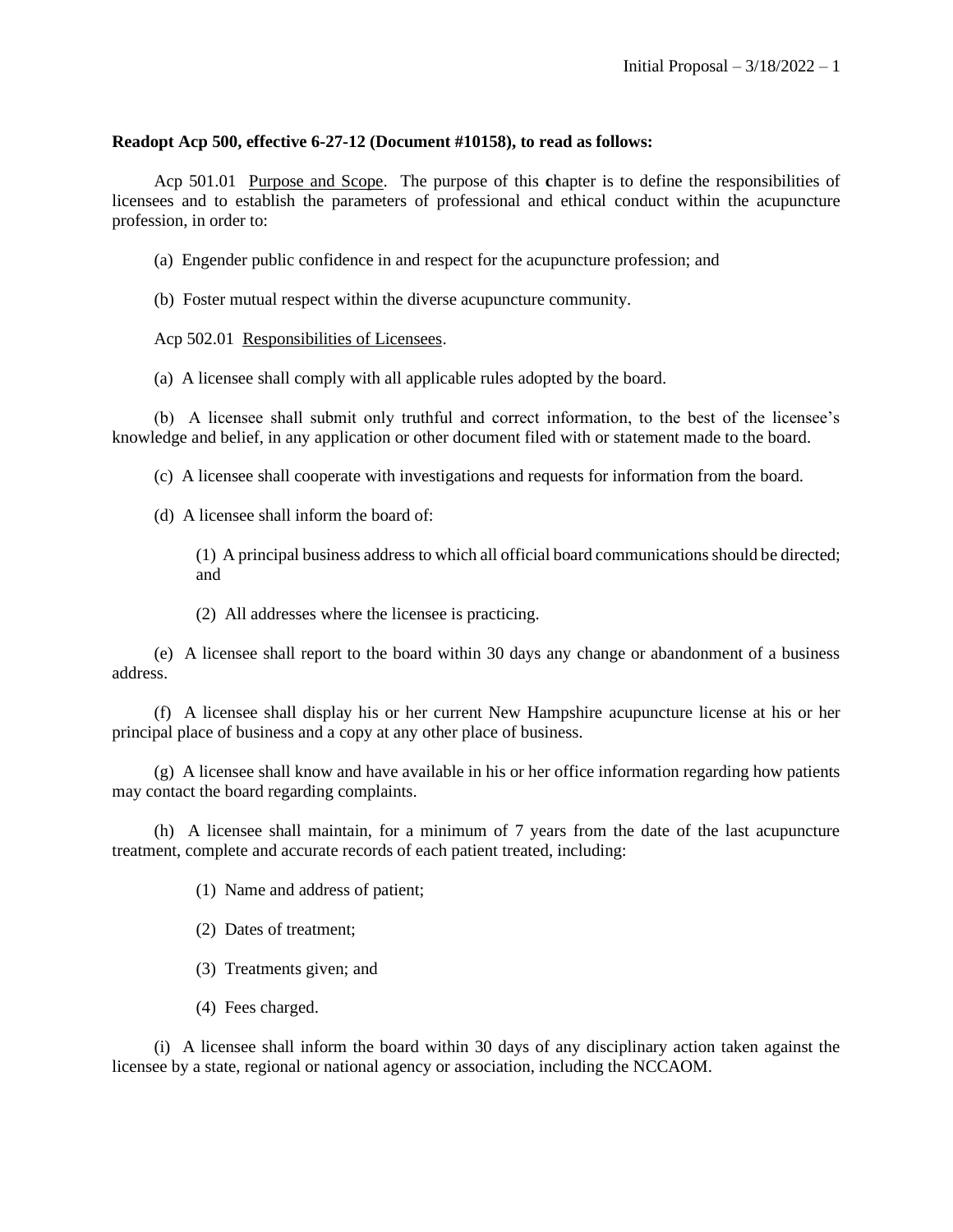(j) A licensee shall inform the board within 30 days of any civil action or insurance claim filed against the licensee that alleges malpractice.

(k) A licensee shall inform the board within 30 days of any decisions made in such civil actions or insurance claims as cited in Acp 50l.02(j) above.

(l) A licensee shall, as required by RSA 328-G:10, IV, use sterile, disposable, one-use needles.

(m) A licensee shall use Clean Needle Technique.

(n) A licensee shall comply with all relevant state rules and federal regulations regarding safe practice and disposal of medical waste.

(o) A licensee shall not use the title "Doctor" or "Dr." or "Physician" or any other designation that implies that such credentials relate to the provision of acupuncture services, as required by RSA 328-G:9, V, except as RSA-G:9, I, applies.

Acp 503.01 Obligation to Obey.

(a) The ethical standards set forth in this part shall bind all licensees, and violation of any such standard shall be a basis for imposing disciplinary sanctions.

(b) Conduct proscribed by these ethical standards shall be grounds for establishing that a person is in violation of RSA 328-G:9, II(e), with regard to character and shall be a basis for denying a license application or renewal or for issuing a restricted license.

Acp 503.02 Code of Ethics.

(a) A licensee shall adhere to the code of ethics required as a condition of NCCAOM certification, pursuant to 328-G:9, II(b).

(b) A licensee shall also adhere to the following standards:

(1) A licensee shall provide honest and accurate information in medical reports.

(2) A licensee shall report evidence of professional misconduct on the part of another licensee, when that conduct poses a potential threat to life, health, or safety.

(3) A licensee shall maintain sexual boundaries by:

a. Refraining from any behavior that exploits the practitioner-patient relationship in a sexual way; and

b. Avoiding any behavior that is sexual, seductive, suggestive, or sexually demeaning, or could be reasonably interpreted as such, even when initiated by or consented to by the patient; and

(4) A licensee shall be truthful in publicly representing or advertising him or herself by avoiding the following:

a. False, deceptive, or misleading statements;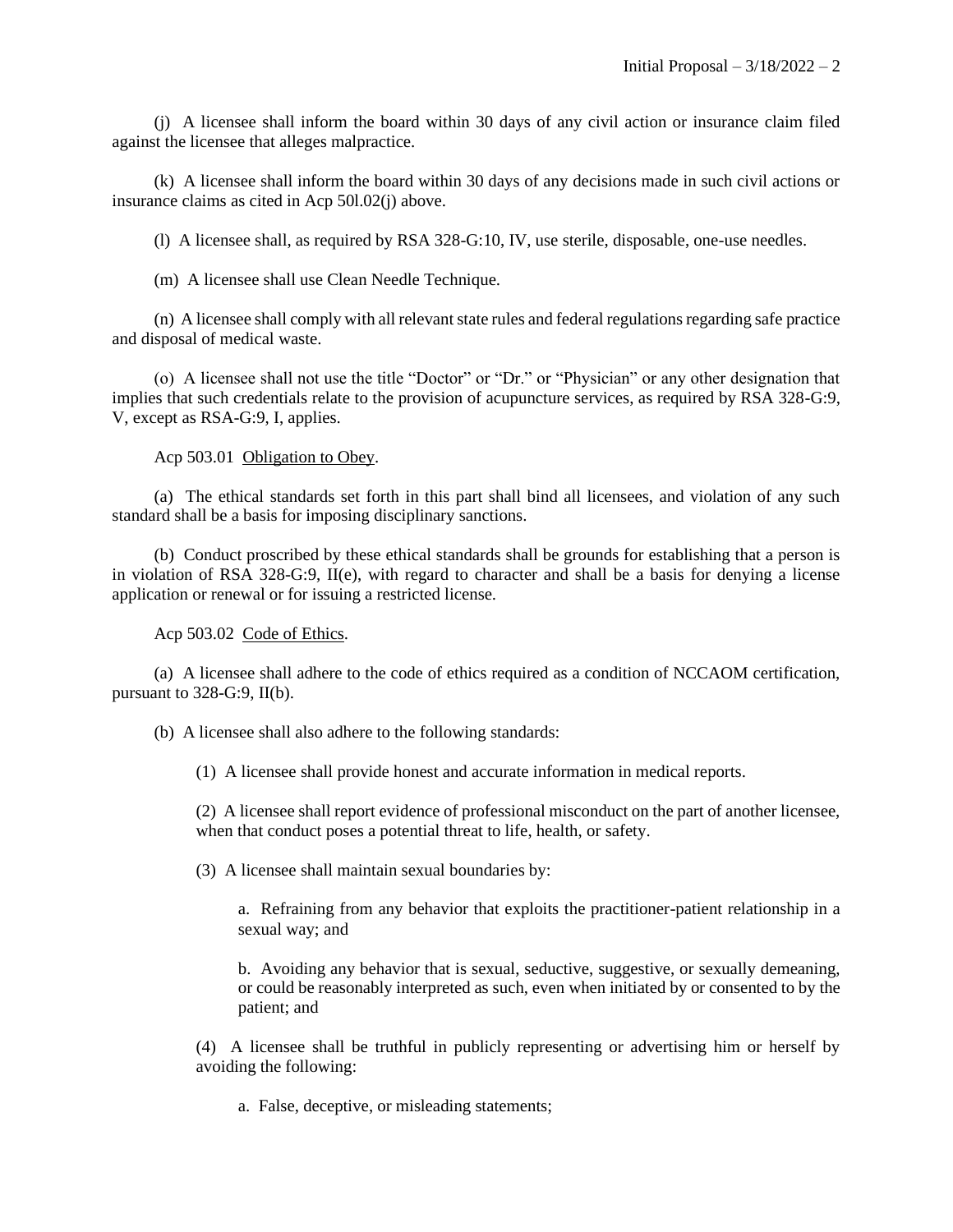b. Unreasonable or exaggerated claims of success;

c. Guarantees of success;

d. Claims or implications of professional superiority or of training that cannot be substantiated;

e. Unsubstantiated claims of expertise or certification of such in any specific areas of the scope of practice set forth in Acp 601.03; and

f. Use of non-acupuncture graduate degrees in one's title without specifying the field.